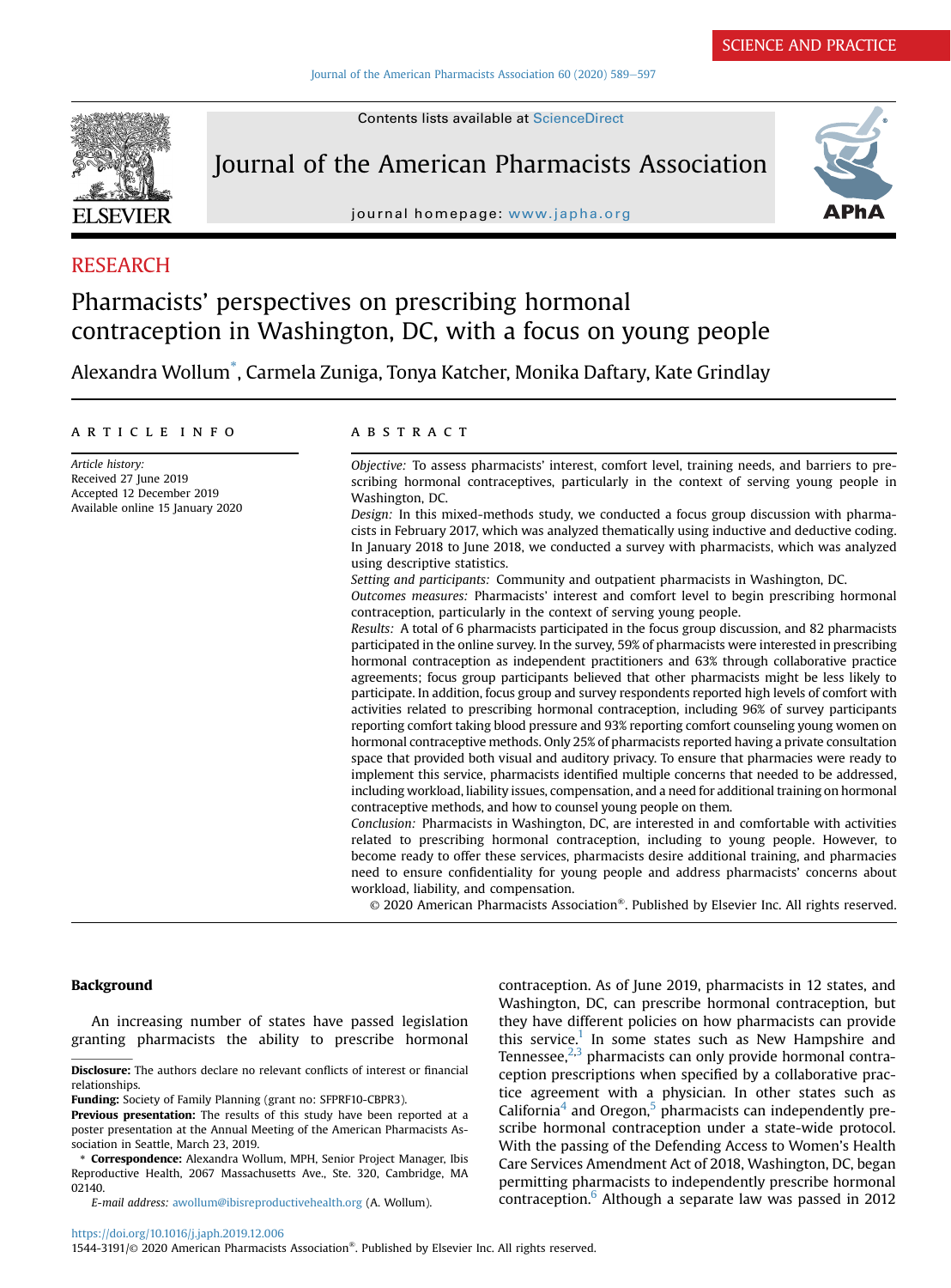#### Key Points

## Background:

- Pharmacist provision of hormonal contraception has the potential to increase access to contraception, especially among young people who face unique barriers to accessing contraception.
- An increasing number of states have passed laws allowing pharmacists to prescribe hormonal contraception. In 2018, a legislation passed in Washington, DC, granted pharmacists the ability to independently prescribe oral contraception, the patch, and the ring, and the implementation of this service is planned to start soon.
- There is no information on the degree of interest, comfort level, or training needs among pharmacists in Washington, DC, to begin prescribing hormonal contraceptives to patients, particularly young people.

## Findings:

- Interest in prescribing hormonal contraception either through a collaborative practice agreement or as an independent practitioner is relatively high among pharmacists working in Washington, DC.
- Pharmacists reported high levels of comfort with measuring blood pressure, assessing medical history and risk, counseling on sexually transmitted infections, counseling on proper use of contraceptive methods, and counseling adolescents in particular on contraception methods. Pharmacists, however, desire additional training to identify contraindications to contraceptive use, additional education about hormonal contraceptive methods in general, and training on counseling and prescribing to young people and adolescents in particular.
- Pharmacies can prepare to implement these services by addressing pharmacists' concerns about workload, liability, and compensation and addressing young people's concerns about privacy and confidentiality.

allowing pharmacists in Washington, DC, to enter into collaborative practice agreements with clinicians to prescribe hormonal contraception, $\theta$  pharmacists could not use these agreements because associated regulations were not finalized until August 2018, 7 months after passing the Defending Access to Women's Health Care Services Amendment Act.<sup>8</sup> Pharmacists in Washington, DC, will be able to prescribe contraceptives independently under a district-wide protocol. Implementation of pharmacist prescribing services in Washington, DC, has been planned to start soon, and pharmacists will be able to prescribe oral contraception, the patch, and the ring to people of all ages.<sup>[7](#page-7-6)</sup>

Pharmacists' level of interest in offering hormonal contraception prescriptions, as well as the speed of implementing pharmacist prescribing services, varies by state. In California, for example, interest in prescribing contraceptives among pharmacists was initially high, with 1 study finding that most surveyed pharmacists (73%) working in community pharma-cies were interested in prescribing contraception.<sup>[9](#page-7-8)</sup> However, the implementation of prescribing services in this state has been slow with one study reporting that 10-12 months after pharmacists could begin prescribing hormonal contraception in the state, only 11% of pharmacies actually offered this ser-vice.<sup>[10](#page-7-9)</sup> Another study found that only about a third of California pharmacies not offering the service planned to do so in the future.<sup>[11](#page-7-10)</sup> Previous research has found that pharmacists are concerned about the following issues related to prescribing hormonal contraception: time constraints, liability, shortage of staff, reimbursement for the service, the need for additional training, workflow disturbances, lack of patient medical records, gaps in contraceptive knowledge, resistance from physicians, and the potential for women to forego other health care services.<sup>[12-16](#page-7-11)</sup>

However, in other states such as Oregon, pharmacist prescribing services were quickly and smoothly implemented. This was, in part, a result of the development of a standardized and comprehensive training program on contraceptive provision for pharmacists, as well as an effective payment system allowing pharmacists to be reimbursed by medical insurers.<sup>[17](#page-8-0)</sup> In addition, interest in offering prescribing services was high among pharmacists in Oregon. One study found that over half of the surveyed pharmacists were interested in offering prescribing services for contraception if they were provided with reimbursement and training, and almost 40% intended to offer contraceptive services once legislation took effect.<sup>[13](#page-7-12)</sup>

This model of contraceptive prescribing has the potential to remove barriers individuals encounter when trying to obtain contraception at a clinic, such as cost and transportation challenges and not having a regular physician. Although pharmacist prescribing of contraception is expected to increase access and convenience for people seeking contraception, young people in particular face a wide array of barriers to accessing contraception compared with adults, including concerns about privacy and confidentiality, $18$  which prevent some young people from receiving the needed sexual and reproductive health care.<sup>19</sup> In pharmacies, this may lead to young people feeling intimidated about approaching a pharmacist for contraceptive care, and past studies have documented young people's concern about confidentiality in pharmacies, especially related to parental involvement and insurance disclosures. $20,21$  $20,21$  In addition, young people under the age of 18 years are barred from obtaining contraception from pharmacists in some states.<sup>[22](#page-8-5)</sup> Young people have unique contraceptive care needs and concerns, and although one study has shown that pharmacists are interested in providing preconception care to female adolescents, $^{23}$  $^{23}$  $^{23}$  no research has explored pharmacists' readiness to prescribe contraceptives to young people.<sup>12-15</sup>

## **Objective**

The goal of this mixed-methods research study was to inform the implementation of pharmacist prescribing services in Washington, DC, by exploring pharmacists' level of interest in offering this service, comfort with activities related to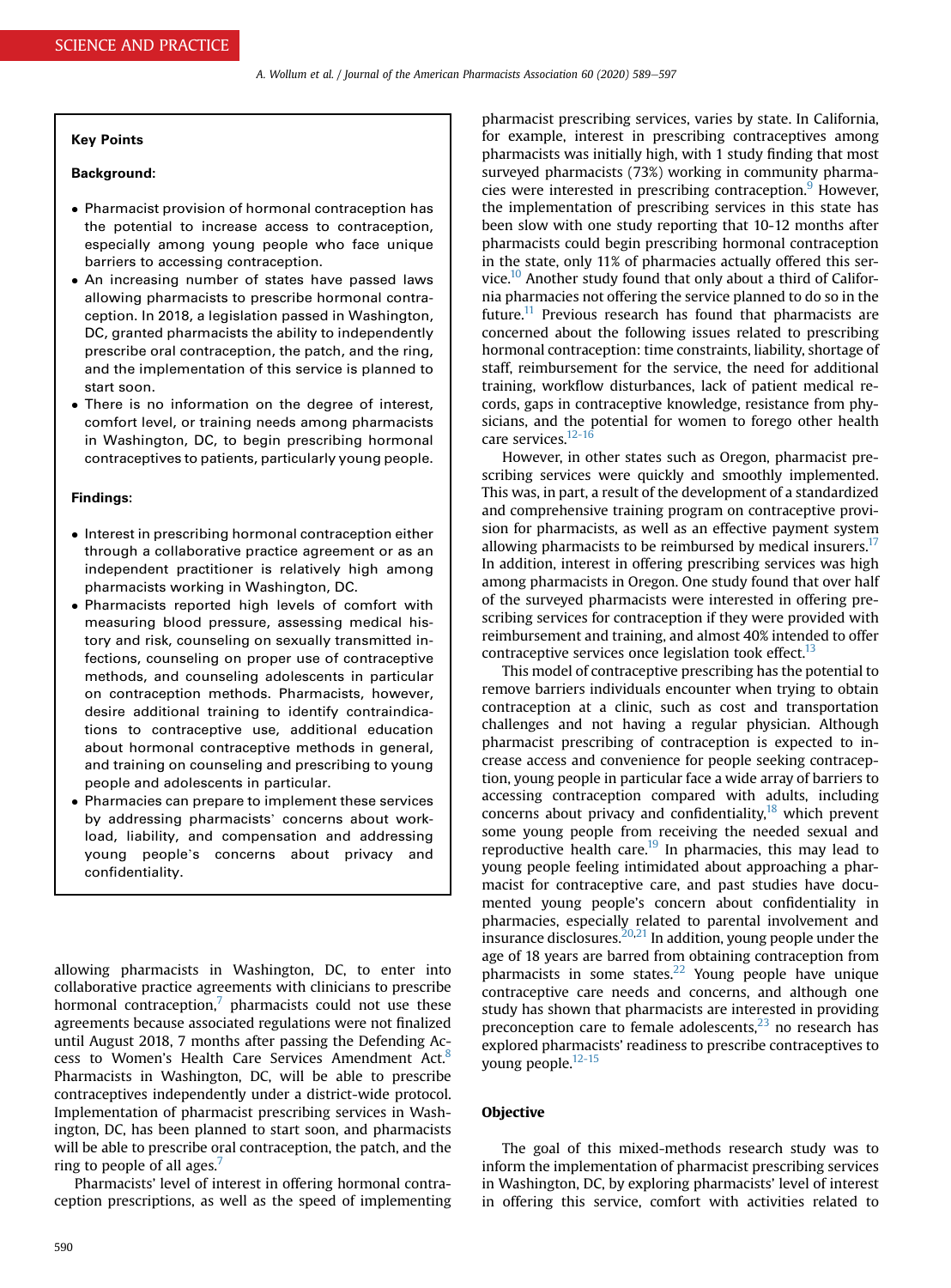prescribing, training needs, and barriers to begin offering this service. We assessed both general considerations regarding implementing pharmacist prescribing services in pharmacies in Washington, DC, and particular issues related to prescribing to young people, who were defined as those aged younger than 24 years.

## Methods

This mixed-methods study was conducted in 2 phases. The first phase gathered qualitative information from pharmacists through a focus group discussion. The second phase involved an online quantitative survey with pharmacists. We used focus group findings to develop the survey and to contextualize its findings.

To recruit pharmacists for the focus group, we compiled a list of 140 pharmacies in Washington, DC, by searching the CARE Pharmacies Cooperative Inc website, $^{24}$  Yelp, Google, and the online version of the Yellow Pages<sup>[25](#page-8-8)</sup> in the fall of 2016; this list was as close to a census of pharmacies in DC as possible. We called, e-mailed, or visited all pharmacies on our compiled list with invitations to participate in the focus group about pharmacist prescribing in Washington, DC. All registered pharmacists in Washington, DC, were eligible to participate. One focus group discussion with pharmacists was held in February 2017 and was conducted by Dr Katcher, a femaleidentifying pediatrician with a focus on adolescent health, with a student research assistant who was taking notes. The facilitator had no previous relationship with the participants. The facilitator described the goal of the study before the focus group started. The focus group discussion lasted approximately 90 minutes and took place at Howard University. All participants provided written informed consent and received \$25 for their time. Pharmacists were not given the opportunity to see the transcript after the focus group discussion or to comment on the findings.

The focus group followed a discussion guide that included the following topics: current contraceptive services offered by pharmacies, training needs for pharmacists interested in prescribing hormonal contraception, pharmacists' views on offering this service, and implementation of pharmacist prescribing services in pharmacies. Probes relating to offering services to young people included asking about the training that pharmacists needed to serve this population, barriers to implementing this service for young people, their thoughts on information sharing for young people, how to maintain confidentiality, and what would make the program a success for young people.

The focus group discussion was recorded and transcribed verbatim, and identifying information was redacted. A codebook was developed on the basis of themes in the focus group discussion guide and was adjusted to include any topics that emerged from the discussion iteratively. The transcript was analyzed thematically using inductive and deductive coding by 1 coder using the Dedoose qualitative software (Dedoose Version 8.1.8 [2018], Los Angeles, CA). Three researchers then summarized each coded theme and included key quotes by participants. Because participants were not identified by names in the transcripts, we were unable to specify the

number of participants who agreed or disagreed with a certain opinion.

The second phase of the study included a survey assessing pharmacists' interest in and comfort with prescribing hormonal contraception. The survey was fielded from January 2018 to June 2018 using Qualtrics survey software (Qualtrics, Provo, UT). Pharmacists were eligible if they worked in an outpatient pharmacy (including hospital or ambulatory pharmacies) or a community pharmacy in Washington, DC. Using the list of enumerated pharmacies previously described, pharmacies were contacted to confirm that they were still operating (28 were deemed closed). Research assistants visited 110 out of the 112 pharmacies on the list, informing pharmacists about the study and asking if they would be interested in participating in the anonymous survey. Pharmacists were given the option of taking the survey in the pharmacy using a provided tablet or completing it later online. If they opted to take the survey later, research staff followed up with pharmacists a week later in person or by phone. Only the first names of pharmacists were recorded, and there was no link between pharmacy or pharmacist information and any information captured in the survey. Research staff inquired about the number and availability of all pharmacists working at a pharmacy with the aim to ask as many DC pharmacists to participate as possible. In addition, information about the study was disseminated via e-mail to listservs of pharmacists in Washington, DC. Pharmacists could choose to enter a raffle for 1 of two \$100 gift cards that were available for participating in the survey.

The survey instrument was based on a previous survey conducted by Landau et al. $^{14}$  and on the themes that surfaced from our study's qualitative findings (Appendix 1). The goal of this survey was descriptive; we aimed to describe interest in prescribing hormonal contraception in addition to assessing comfort with activities related to prescribing, motivations for wanting to prescribe hormonal contraception, perceived barriers to providing this service, and desired trainings. Our primary outcome of interest was interest in prescribing hormonal contraception, either as an independent practitioner or through a collaborative practice agreement. In addition, we analyzed pharmacists' level of comfort in performing tasks to ensure that a patient was an appropriate candidate for hormonal contraception (measuring patient's blood pressure and asking risk assessment questions about patient's medical history) and counseling patients on sexually transmitted infections (STIs).

In addition, we analyzed pharmacists' comfort with counseling young women, including adolescents, on contraception and whether pharmacists wanted additional training that addressed adolescent and teen needs in particular. Moreover, we asked pharmacists to report on the level of privacy available in their pharmacies for consultations and whether they would be willing to answer questions young people had about their contraceptive method after their visit.

We captured the characteristics of participating pharmacists in the survey including gender, age, years of practice, pharmacy type, and advanced training. To analyze pharmacists' advanced training, anyone who selected that they participated in any of the options under advanced training (Fellowship, postgraduate year [PGY]-1, PGY-2, and other)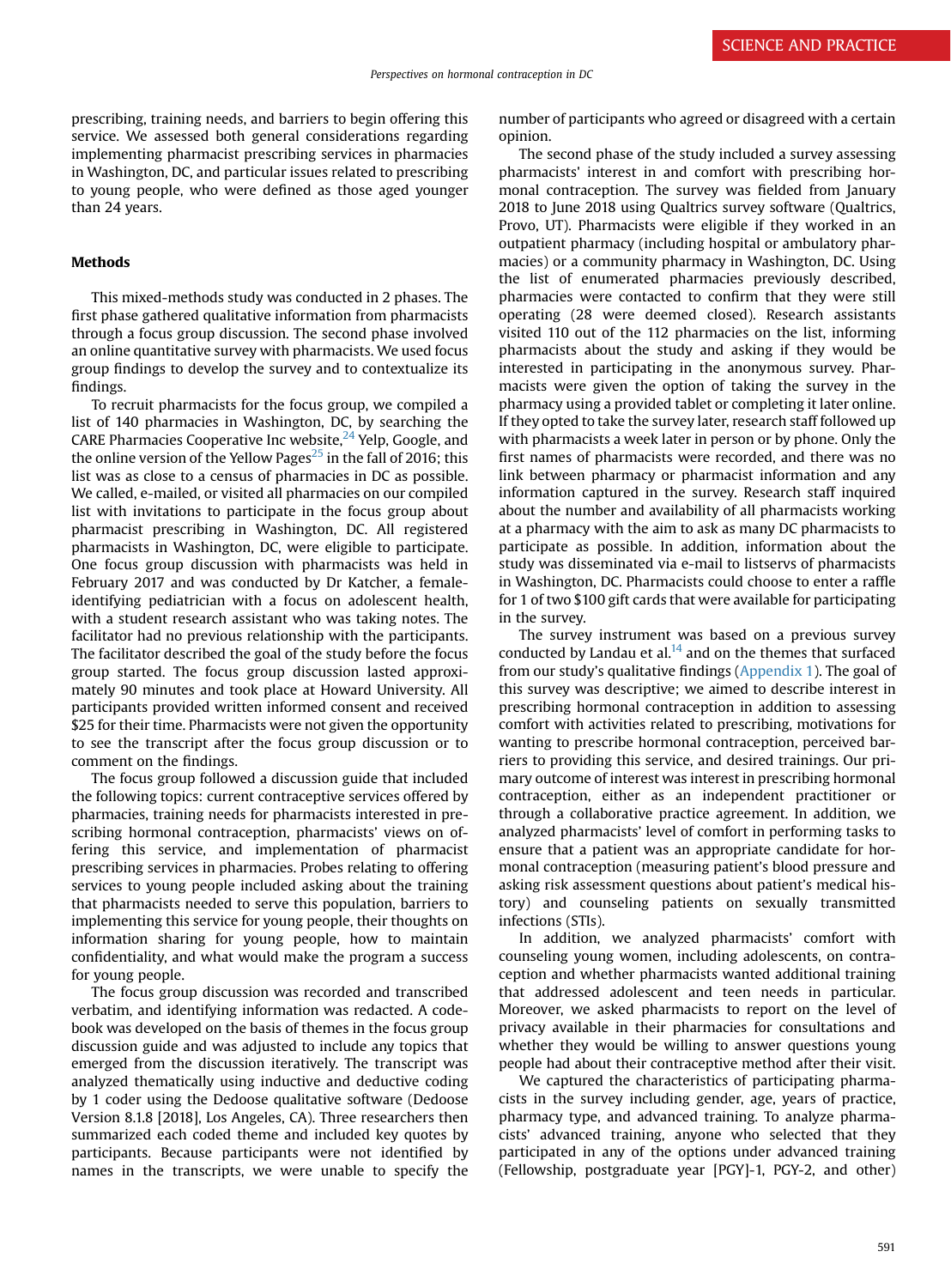were considered to have completed some form of advanced training. Those who did not select any advanced training were assumed to have no advanced training.

We analyzed data descriptively and performed bivariate tabulations with interest in prescribing and the characteristics of pharmacists and pharmacies. Survey data were analyzed using Stata 15 (StataCorp, College Station, TX) and the R statistical software (R Core Team, 2019).

This study was approved by the Allendale Investigational Review Board and the Howard University Institutional Review Board.

## Results

One focus group with 6 pharmacists was conducted. Half of the pharmacists practiced in the same geographic area (the Shaw/Howard University vicinity within Washington, DC). Pharmacists ranged in their years of practice from 6 months to 15 years. Half of the pharmacists worked at a community pharmacy, and the other half worked in pharmacies within other health care institutions.

A total of 89 surveys were completed. We excluded 2 respondents who reported that there were no pharmacists working at the pharmacy on a daily basis and no prescriptions filled weekly. Because we were primarily interested in understanding pharmacists' interest in and level of comfort prescribing contraceptives, we also excluded respondents who did not answer both the questions about their interest in prescribing and their level of comfort with activities related to prescribing hormonal contraception ( $n = 5$ ). Our final sample included 82 participants.

Fifty-nine surveys were completed in person and 23 were completed online. The sample was split almost evenly between pharmacists identifying as women (48%) and men (52%) ([Table 1\)](#page-4-0). Seventy-four percent of pharmacists reported working for a chain pharmacy. Most pharmacists (55%) were aged 30-39 years and 54% had been practicing as a pharmacist for fewer than 5 years. Twenty-nine percent of respondents reported any advanced training. Most pharmacists worked in a high-volume pharmacy, with 86% of pharmacists reporting that they worked in pharmacies that filled more than 500 prescriptions per week. Seventy-six percent of respondents reported that their pharmacy had 1 to 2 pharmacists in the pharmacy daily.

#### Interest in prescribing hormonal contraception

Several pharmacists in the focus group discussion thought that only about 20% of other pharmacists would be willing to prescribe hormonal contraception and that most interested pharmacists would be young. Talking about the older generation of pharmacists, a participant said "Until we weed out my generation… it will be a challenge." However, another pharmacist thought pharmacists would become more open to the idea after seeing other pharmacists integrate this practice.

Survey results revealed relatively high interest in prescribing hormonal contraception [\(Table 1\)](#page-4-0). Fifty-nine percent of respondents reported being interested in prescribing hormonal contraception as an independent practitioner, 63% reported interest in prescribing through collaborative practice, and 43% were interested in both these mechanisms (data not shown). A

592

larger proportion of pharmacists who were male, aged 30 years or older, had at least 5 years of practice, worked at a pharmacy that filled fewer prescriptions per week ( $\leq$ 1000), and worked at a pharmacy that had a higher number of pharmacists working daily ( $\geq$  3) were interested in prescribing hormonal contraception as independent practitioners than pharmacists who were younger than 30 years, had fewer than 5 years of practice, worked at a pharmacy filling more than 1000 prescriptions per week, and worked at a pharmacy with fewer pharmacists working on a daily basis  $(< 3)$ .

#### Motivations to prescribe hormonal contraception

When asked about incentives that would motivate pharmacists to prescribe hormonal contraception ( $n = 81$ ), 70% of survey respondents thought that expanding pharmacists' scope of practice would incentivize provision, 65% reported that receiving a fee for service would be motivating, and 64% thought that the opportunity for professional development would encourage pharmacists to prescribe contraceptives. One focus group participant echoed, "What I'm saying is there is a way to be able to incentivize a pharmacist to get them motivated to do it…. You have to go to some kind of certification program, educational program to say 'okay, I am certified to do this'…. The company should be able to pay those pharmacists." In the focus group, when asked how much pharmacists should be compensated, 1 person thought they should be paid the same as a physician performing the same work, and others cited the amount pharmacists charged for other services, such as influenza vaccinations. Beyond these incentives, 54% of survey participants reported that a major motivator for pharmacists was the ability to address an important public health issue.

## Comfort levels with activities related to prescribing hormonal contraception

In the focus group, participants expressed different levels of comfort with regard to using a checklist to prescribe contraception to new users. Several participants thought a checklist would be helpful and easy to use, whereas 1 pharmacist thought a checklist would be insufficient to identify conditions that patients themselves may not know they have. Focus group participants were comfortable taking patients' blood pressure and counseling them on a range of contraceptive methods. In addition, survey respondents reported high levels of comfort with measuring blood pressure, assessing medical history and risk, counseling on STIs, and counseling on proper use of contraceptive methods [\(Figure 1\)](#page-5-0).

#### Barriers to prescribing hormonal contraception

To assess readiness at both the individual level and pharmacy level, pharmacists participating in the survey and focus group discussion were asked to identify the biggest barriers to prescribing hormonal contraception under current pharmacy operations ([Figure 2](#page-6-0)). Seventy-three percent of survey respondents cited their current workload as the primary barrier and 54% cited liability concerns. In addition, pharmacists highlighted the need for additional training (37%) and concerns about being compensated for their time (35%) as other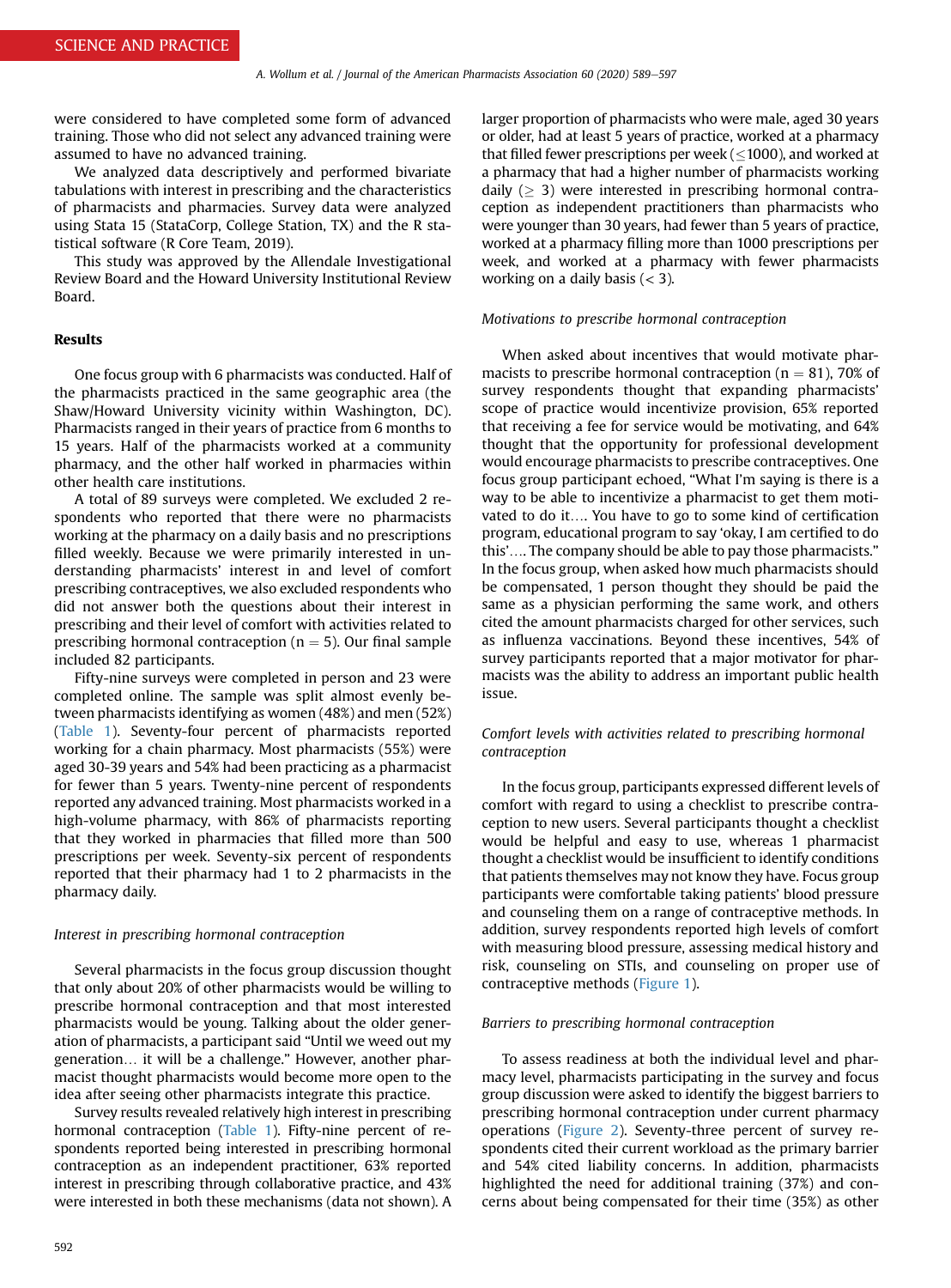## <span id="page-4-0"></span>Table 1

Online survey of participants and their pharmacy's characteristics by interest in prescribing hormonal contraception as an independent practitioner or through a collaborative practice agreement

| All pharmacists<br>82 (100)<br>48 (59)<br>51(63)<br>$Sex (N = 82)$<br>$\overline{\phantom{0}}$<br>$\overline{\phantom{0}}$<br>$\overline{\phantom{0}}$<br>39 (48)<br>Women<br>20(49)<br>26(90)<br>Men<br>43 (52)<br>28 (67)<br>25(59)<br>Type of pharmacy $(n = 81)$<br>$\qquad \qquad -$<br>$-$<br>$\overline{\phantom{0}}$<br>Chain<br>60 (74)<br>33 (56)<br>35(59)<br>Independent<br>13(16)<br>9(69)<br>8(62)<br>Other<br>8(10)<br>6(75)<br>7(88)<br>Age (y) $(N = 82)$<br>$\qquad \qquad -$<br>$\overline{\phantom{0}}$<br>$\overline{\phantom{0}}$<br>$20 - 29$<br>18(22)<br>10(56)<br>14 (78)<br>$30 - 39$<br>45 (55)<br>28(62)<br>27(60)<br>$40 - 49$<br>10(12)<br>7(70)<br>5(50)<br>$\geq 50$<br>5(63)<br>5(63)<br>9(11)<br>Y of practice $(N = 82)$<br>$\overline{\phantom{0}}$<br>$\overline{\phantom{0}}$<br>44 (54)<br>< 5<br>19(43)<br>30(68)<br>$\geq 5$<br>38 (46)<br>21(57)<br>23(62)<br>$\qquad \qquad -$<br>Advanced training $(N = 82)$<br>$\overline{\phantom{0}}$<br>$\overline{\phantom{0}}$<br>Fellowship<br>2(2)<br>1(50)<br>1(50)<br>Residency: PGY-1<br>17(21)<br>11(65)<br>11(65)<br>4(67)<br>Residency: PGY-2<br>6(7)<br>5(83)<br>Other advanced training<br>6(7)<br>4(67)<br>5(83)<br>Any advanced training <sup>a</sup><br>24 (29)<br>15(63)<br>16(67)<br>Services offered at pharmacy<br>$\qquad \qquad -$<br>$\overline{\phantom{0}}$<br>$\overline{\phantom{0}}$<br>$(N = 82)$<br>Chronic condition management<br>20(24)<br>14 (70)<br>16(80)<br>Emergency contraception <sup>b</sup><br>27(33)<br>22(85)<br>24 (92)<br>Immunizations<br>63 (77)<br>39 (63)<br>38(61) | Characteristic | Total sample $(N = 82)$ ; n, $(\%)$ | Interest in prescribing<br>contraceptives as an independent<br>practitioner ( $n = 81$ ); n, (%) | Interest in prescribing<br>contraceptives through collaborative<br>practice ( $n = 81$ ); n, (%) |
|--------------------------------------------------------------------------------------------------------------------------------------------------------------------------------------------------------------------------------------------------------------------------------------------------------------------------------------------------------------------------------------------------------------------------------------------------------------------------------------------------------------------------------------------------------------------------------------------------------------------------------------------------------------------------------------------------------------------------------------------------------------------------------------------------------------------------------------------------------------------------------------------------------------------------------------------------------------------------------------------------------------------------------------------------------------------------------------------------------------------------------------------------------------------------------------------------------------------------------------------------------------------------------------------------------------------------------------------------------------------------------------------------------------------------------------------------------------------------------------------------------------------------------------------------------------------------------------------------------|----------------|-------------------------------------|--------------------------------------------------------------------------------------------------|--------------------------------------------------------------------------------------------------|
|                                                                                                                                                                                                                                                                                                                                                                                                                                                                                                                                                                                                                                                                                                                                                                                                                                                                                                                                                                                                                                                                                                                                                                                                                                                                                                                                                                                                                                                                                                                                                                                                        |                |                                     |                                                                                                  |                                                                                                  |
|                                                                                                                                                                                                                                                                                                                                                                                                                                                                                                                                                                                                                                                                                                                                                                                                                                                                                                                                                                                                                                                                                                                                                                                                                                                                                                                                                                                                                                                                                                                                                                                                        |                |                                     |                                                                                                  |                                                                                                  |
|                                                                                                                                                                                                                                                                                                                                                                                                                                                                                                                                                                                                                                                                                                                                                                                                                                                                                                                                                                                                                                                                                                                                                                                                                                                                                                                                                                                                                                                                                                                                                                                                        |                |                                     |                                                                                                  |                                                                                                  |
|                                                                                                                                                                                                                                                                                                                                                                                                                                                                                                                                                                                                                                                                                                                                                                                                                                                                                                                                                                                                                                                                                                                                                                                                                                                                                                                                                                                                                                                                                                                                                                                                        |                |                                     |                                                                                                  |                                                                                                  |
|                                                                                                                                                                                                                                                                                                                                                                                                                                                                                                                                                                                                                                                                                                                                                                                                                                                                                                                                                                                                                                                                                                                                                                                                                                                                                                                                                                                                                                                                                                                                                                                                        |                |                                     |                                                                                                  |                                                                                                  |
|                                                                                                                                                                                                                                                                                                                                                                                                                                                                                                                                                                                                                                                                                                                                                                                                                                                                                                                                                                                                                                                                                                                                                                                                                                                                                                                                                                                                                                                                                                                                                                                                        |                |                                     |                                                                                                  |                                                                                                  |
|                                                                                                                                                                                                                                                                                                                                                                                                                                                                                                                                                                                                                                                                                                                                                                                                                                                                                                                                                                                                                                                                                                                                                                                                                                                                                                                                                                                                                                                                                                                                                                                                        |                |                                     |                                                                                                  |                                                                                                  |
|                                                                                                                                                                                                                                                                                                                                                                                                                                                                                                                                                                                                                                                                                                                                                                                                                                                                                                                                                                                                                                                                                                                                                                                                                                                                                                                                                                                                                                                                                                                                                                                                        |                |                                     |                                                                                                  |                                                                                                  |
|                                                                                                                                                                                                                                                                                                                                                                                                                                                                                                                                                                                                                                                                                                                                                                                                                                                                                                                                                                                                                                                                                                                                                                                                                                                                                                                                                                                                                                                                                                                                                                                                        |                |                                     |                                                                                                  |                                                                                                  |
|                                                                                                                                                                                                                                                                                                                                                                                                                                                                                                                                                                                                                                                                                                                                                                                                                                                                                                                                                                                                                                                                                                                                                                                                                                                                                                                                                                                                                                                                                                                                                                                                        |                |                                     |                                                                                                  |                                                                                                  |
|                                                                                                                                                                                                                                                                                                                                                                                                                                                                                                                                                                                                                                                                                                                                                                                                                                                                                                                                                                                                                                                                                                                                                                                                                                                                                                                                                                                                                                                                                                                                                                                                        |                |                                     |                                                                                                  |                                                                                                  |
|                                                                                                                                                                                                                                                                                                                                                                                                                                                                                                                                                                                                                                                                                                                                                                                                                                                                                                                                                                                                                                                                                                                                                                                                                                                                                                                                                                                                                                                                                                                                                                                                        |                |                                     |                                                                                                  |                                                                                                  |
|                                                                                                                                                                                                                                                                                                                                                                                                                                                                                                                                                                                                                                                                                                                                                                                                                                                                                                                                                                                                                                                                                                                                                                                                                                                                                                                                                                                                                                                                                                                                                                                                        |                |                                     |                                                                                                  |                                                                                                  |
|                                                                                                                                                                                                                                                                                                                                                                                                                                                                                                                                                                                                                                                                                                                                                                                                                                                                                                                                                                                                                                                                                                                                                                                                                                                                                                                                                                                                                                                                                                                                                                                                        |                |                                     |                                                                                                  |                                                                                                  |
|                                                                                                                                                                                                                                                                                                                                                                                                                                                                                                                                                                                                                                                                                                                                                                                                                                                                                                                                                                                                                                                                                                                                                                                                                                                                                                                                                                                                                                                                                                                                                                                                        |                |                                     |                                                                                                  |                                                                                                  |
|                                                                                                                                                                                                                                                                                                                                                                                                                                                                                                                                                                                                                                                                                                                                                                                                                                                                                                                                                                                                                                                                                                                                                                                                                                                                                                                                                                                                                                                                                                                                                                                                        |                |                                     |                                                                                                  |                                                                                                  |
|                                                                                                                                                                                                                                                                                                                                                                                                                                                                                                                                                                                                                                                                                                                                                                                                                                                                                                                                                                                                                                                                                                                                                                                                                                                                                                                                                                                                                                                                                                                                                                                                        |                |                                     |                                                                                                  |                                                                                                  |
|                                                                                                                                                                                                                                                                                                                                                                                                                                                                                                                                                                                                                                                                                                                                                                                                                                                                                                                                                                                                                                                                                                                                                                                                                                                                                                                                                                                                                                                                                                                                                                                                        |                |                                     |                                                                                                  |                                                                                                  |
|                                                                                                                                                                                                                                                                                                                                                                                                                                                                                                                                                                                                                                                                                                                                                                                                                                                                                                                                                                                                                                                                                                                                                                                                                                                                                                                                                                                                                                                                                                                                                                                                        |                |                                     |                                                                                                  |                                                                                                  |
|                                                                                                                                                                                                                                                                                                                                                                                                                                                                                                                                                                                                                                                                                                                                                                                                                                                                                                                                                                                                                                                                                                                                                                                                                                                                                                                                                                                                                                                                                                                                                                                                        |                |                                     |                                                                                                  |                                                                                                  |
|                                                                                                                                                                                                                                                                                                                                                                                                                                                                                                                                                                                                                                                                                                                                                                                                                                                                                                                                                                                                                                                                                                                                                                                                                                                                                                                                                                                                                                                                                                                                                                                                        |                |                                     |                                                                                                  |                                                                                                  |
|                                                                                                                                                                                                                                                                                                                                                                                                                                                                                                                                                                                                                                                                                                                                                                                                                                                                                                                                                                                                                                                                                                                                                                                                                                                                                                                                                                                                                                                                                                                                                                                                        |                |                                     |                                                                                                  |                                                                                                  |
|                                                                                                                                                                                                                                                                                                                                                                                                                                                                                                                                                                                                                                                                                                                                                                                                                                                                                                                                                                                                                                                                                                                                                                                                                                                                                                                                                                                                                                                                                                                                                                                                        |                |                                     |                                                                                                  |                                                                                                  |
|                                                                                                                                                                                                                                                                                                                                                                                                                                                                                                                                                                                                                                                                                                                                                                                                                                                                                                                                                                                                                                                                                                                                                                                                                                                                                                                                                                                                                                                                                                                                                                                                        |                |                                     |                                                                                                  |                                                                                                  |
|                                                                                                                                                                                                                                                                                                                                                                                                                                                                                                                                                                                                                                                                                                                                                                                                                                                                                                                                                                                                                                                                                                                                                                                                                                                                                                                                                                                                                                                                                                                                                                                                        |                |                                     |                                                                                                  |                                                                                                  |
|                                                                                                                                                                                                                                                                                                                                                                                                                                                                                                                                                                                                                                                                                                                                                                                                                                                                                                                                                                                                                                                                                                                                                                                                                                                                                                                                                                                                                                                                                                                                                                                                        |                |                                     |                                                                                                  |                                                                                                  |
| 45 (55)<br>31(69)<br>32(71)<br>Medication therapy management                                                                                                                                                                                                                                                                                                                                                                                                                                                                                                                                                                                                                                                                                                                                                                                                                                                                                                                                                                                                                                                                                                                                                                                                                                                                                                                                                                                                                                                                                                                                           |                |                                     |                                                                                                  |                                                                                                  |
| Pharmacogenomics<br>1(1)<br>1(100)<br>1(100)                                                                                                                                                                                                                                                                                                                                                                                                                                                                                                                                                                                                                                                                                                                                                                                                                                                                                                                                                                                                                                                                                                                                                                                                                                                                                                                                                                                                                                                                                                                                                           |                |                                     |                                                                                                  |                                                                                                  |
| Smoking cessation<br>34(41)<br>20(61)<br>25(76)                                                                                                                                                                                                                                                                                                                                                                                                                                                                                                                                                                                                                                                                                                                                                                                                                                                                                                                                                                                                                                                                                                                                                                                                                                                                                                                                                                                                                                                                                                                                                        |                |                                     |                                                                                                  |                                                                                                  |
| Weight management<br>5(6)<br>4(80)<br>4(80)                                                                                                                                                                                                                                                                                                                                                                                                                                                                                                                                                                                                                                                                                                                                                                                                                                                                                                                                                                                                                                                                                                                                                                                                                                                                                                                                                                                                                                                                                                                                                            |                |                                     |                                                                                                  |                                                                                                  |
| Volume of prescriptions at<br>$\qquad \qquad -$<br>—<br>pharmacy per wk ( $n = 78$ )                                                                                                                                                                                                                                                                                                                                                                                                                                                                                                                                                                                                                                                                                                                                                                                                                                                                                                                                                                                                                                                                                                                                                                                                                                                                                                                                                                                                                                                                                                                   |                |                                     |                                                                                                  |                                                                                                  |
| 7(64)<br>9(82)<br>$\leq 500$<br>11(14)                                                                                                                                                                                                                                                                                                                                                                                                                                                                                                                                                                                                                                                                                                                                                                                                                                                                                                                                                                                                                                                                                                                                                                                                                                                                                                                                                                                                                                                                                                                                                                 |                |                                     |                                                                                                  |                                                                                                  |
| $501 - 1000$<br>34 (44)<br>23(68)<br>21 (88)                                                                                                                                                                                                                                                                                                                                                                                                                                                                                                                                                                                                                                                                                                                                                                                                                                                                                                                                                                                                                                                                                                                                                                                                                                                                                                                                                                                                                                                                                                                                                           |                |                                     |                                                                                                  |                                                                                                  |
| 26(33)<br>15(60)<br>$1001 - 2000$<br>14 (56)                                                                                                                                                                                                                                                                                                                                                                                                                                                                                                                                                                                                                                                                                                                                                                                                                                                                                                                                                                                                                                                                                                                                                                                                                                                                                                                                                                                                                                                                                                                                                           |                |                                     |                                                                                                  |                                                                                                  |
| $2001 - 5000$<br>7(9)<br>4(57)<br>4(57)                                                                                                                                                                                                                                                                                                                                                                                                                                                                                                                                                                                                                                                                                                                                                                                                                                                                                                                                                                                                                                                                                                                                                                                                                                                                                                                                                                                                                                                                                                                                                                |                |                                     |                                                                                                  |                                                                                                  |
| Daily number of pharmacists in<br>$\overline{\phantom{0}}$<br>pharmacy ( $n = 80$ )                                                                                                                                                                                                                                                                                                                                                                                                                                                                                                                                                                                                                                                                                                                                                                                                                                                                                                                                                                                                                                                                                                                                                                                                                                                                                                                                                                                                                                                                                                                    |                |                                     |                                                                                                  |                                                                                                  |
| 0 <sup>c</sup><br>1(1)<br>0(0)<br>0(0)                                                                                                                                                                                                                                                                                                                                                                                                                                                                                                                                                                                                                                                                                                                                                                                                                                                                                                                                                                                                                                                                                                                                                                                                                                                                                                                                                                                                                                                                                                                                                                 |                |                                     |                                                                                                  |                                                                                                  |
| $1 - 2$<br>61 (76)<br>35(42)<br>38 (63)                                                                                                                                                                                                                                                                                                                                                                                                                                                                                                                                                                                                                                                                                                                                                                                                                                                                                                                                                                                                                                                                                                                                                                                                                                                                                                                                                                                                                                                                                                                                                                |                |                                     |                                                                                                  |                                                                                                  |
| $\geq 3$<br>18(23)<br>12(67)<br>12 (67)                                                                                                                                                                                                                                                                                                                                                                                                                                                                                                                                                                                                                                                                                                                                                                                                                                                                                                                                                                                                                                                                                                                                                                                                                                                                                                                                                                                                                                                                                                                                                                |                |                                     |                                                                                                  |                                                                                                  |

Abbreviation used: PGY, postgraduate year.

Note: <sup>a</sup>Participants who skipped this question were counted as not having any advanced training.

<sup>b</sup>Emergency contraception services were not defined in the survey.

c It is possible that the pharmacist that reported 0 as the daily number of pharmacists at the store may only be working part time.

top potential barriers to offering the service. The least prevalent barrier was a lack of personal interest from pharmacists themselves (3%). In the focus group, participants identified similar concerns regarding workloads, liability issues, and compensation. In addition, some focus group participants were worried about the possibility of patients foregoing routine preventive care.

With regard to workload, several pharmacists in the focus group stated that they would not have time to counsel and prescribe hormonal contraception because of their current workload, whereas others disagreed that lack of time would be a barrier because they thought that prescribing contraceptives would not take "any more time than a flu shot." Several focus group participants believed that reluctance to delegate work to a technician was a primary reason for why some pharmacists had a very heavy workload and thought the relationship between pharmacists and technicians would have to change for contraceptive prescribing services to be successful. As 1 participant described, "The problem is that sometimes we [pharmacists] are control freaks and we don't really allow the technicians to do everything that they should do."

Some participants did not understand the need for contraceptive prescribing services:

"I mean, I don't have a problem with it if it's definitely that shortage as far as people can't get to the OB-GYN or they can't afford to go to the doctor. That's what I'm not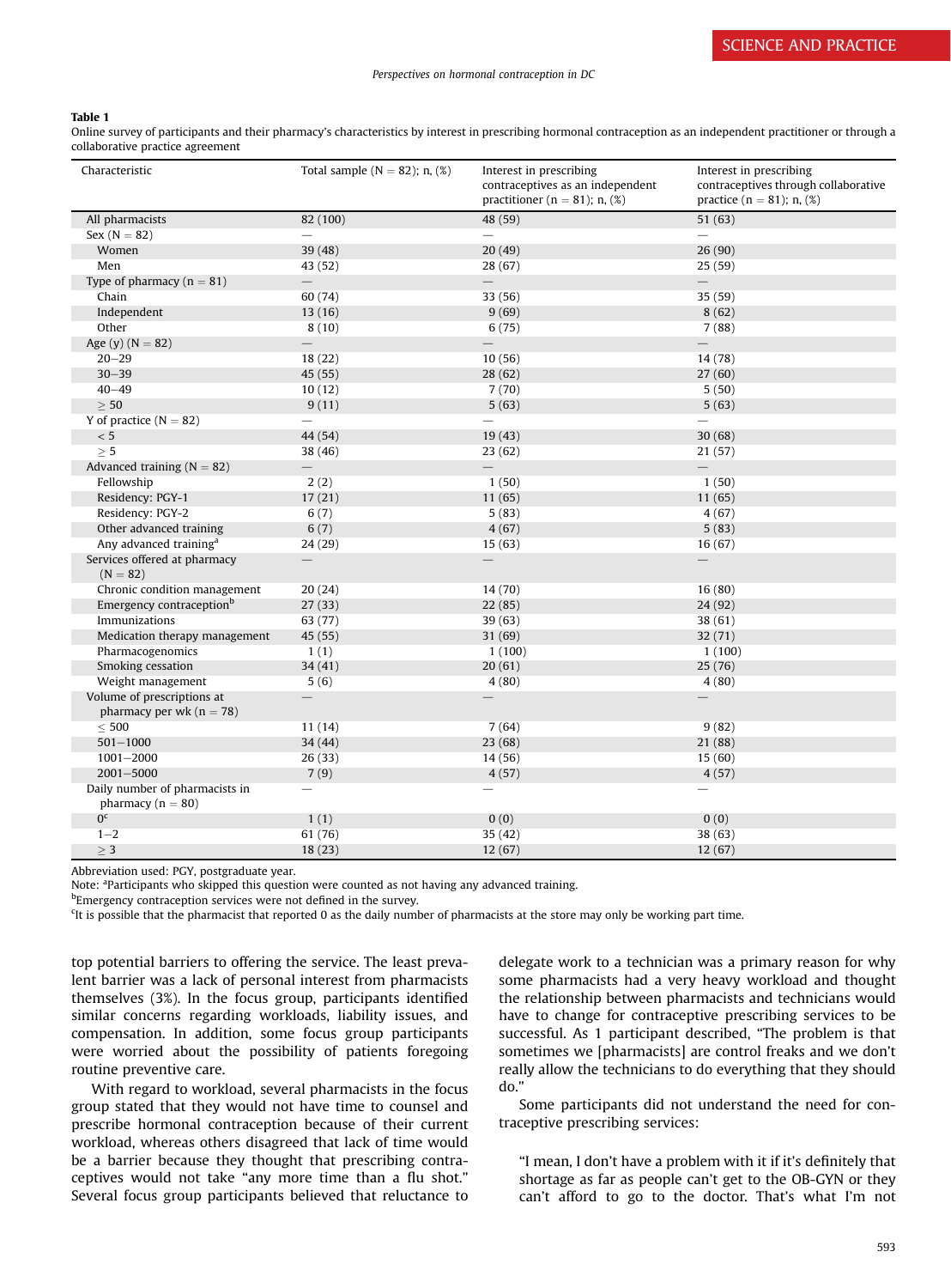A. Wollum et al. / Journal of the American Pharmacists Association 60 (2020) 589-597

<span id="page-5-0"></span>

Figure 1. Online survey participants' comfort with activities related to prescribing hormonal birth control,  $n = 82$ .

understanding. Like why is there a need for pharmacists to actually do this?"

Pharmacists hoped that the general public would trust pharmacists to prescribe hormonal contraception. A pharmacist described the following: "The first phase is we have to believe, as a state, as a society, as a community, we have to believe that pharmacists are able to provide this service. Do we believe in that? That's the first thing."

## Training needs

When asked what areas of additional training or education they would like to receive if they were to prescribe hormonal contraception ( $n = 79$ ), 67% of surveyed pharmacists wanted additional training on helping patients select the best method of contraception, 59% wanted additional training to identify contraindications to use, and 54% wanted more general information about hormonal contraceptive methods. Four percent of respondents did not desire any additional training. Participants in the focus group discussion wanted similar trainings to those cited in the survey results and wanted

training on contraceptive adverse effects. Sixty-six percent of surveyed pharmacists wanted training in the form of a certificate program, 54% reported interest in a webinar-style training, and 54% were interested in in-person training or seminars. Forty-eight percent of pharmacists reported being interested in an online self-directed training.

## Prescribing hormonal contraception to young people and adolescents

In the focus group discussion, pharmacists shared their ideas about how to best provide hormonal contraception and reproductive health care information to young people. Several participants acknowledged that pharmacists should not be judgmental or assume that they know patients' needs when providing information.

When presented with the idea that simply approaching a pharmacist may be a barrier for young people, participants had different ideas on how to address this issue. One focus group participant thought that approaching male pharmacists would be particularly difficult for young women and suggested that pharmacy staff should ideally be a mix of different genders. One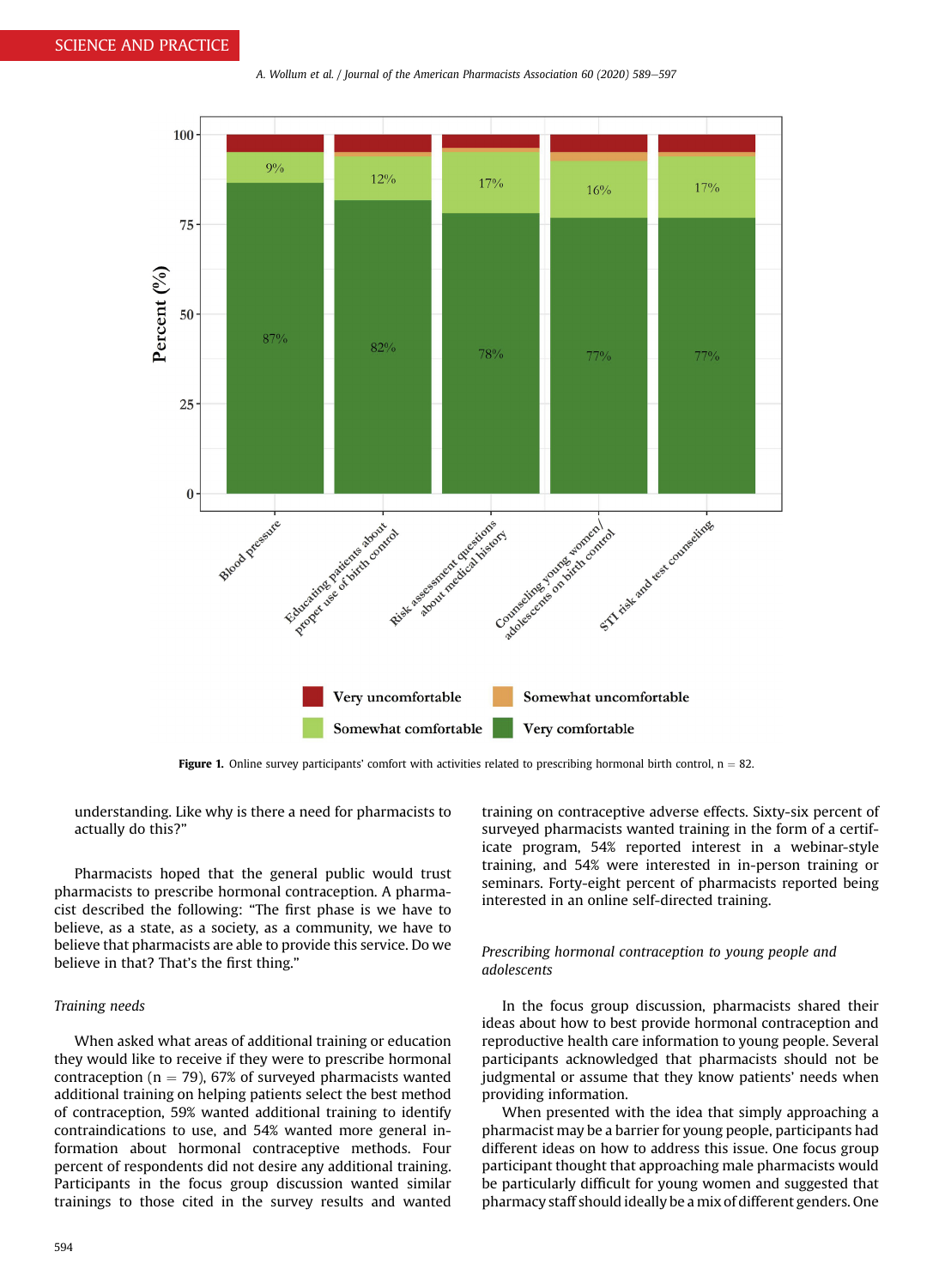<span id="page-6-0"></span>

Figure 2. Online survey participants' barriers to implement pharmacist prescribing of hormonal contraception,  $n = 79$ .

participant thought a self-administered checklist would be helpful for young people to convey more confidential information and another thought a private consultation area would make them more comfortable. In survey results ( $n = 75$ ), 11% of pharmacists reported only having over-the-counter space for consultations, 61% reported having space with visual privacy, and 27% reported having a space with auditory privacy. Twenty-eight percent reported having a separate space for consultations but without visual or auditory privacy. Only a quarter of pharmacists reported having both visual and auditory privacy. At the time of the survey, 57% of pharmacists reported having some mechanism for patients to schedule an appointment at the pharmacy before visiting the pharmacy, which could allow young people to avoid having to approach pharmacists to ask for contraception consultations in person.

In the survey, 93% of pharmacists were comfortable coun-seling young women on contraceptive methods ([Figure 1](#page-5-0)); however, 58% wanted training in counseling and prescribing to adolescents and teens in particular. In addition,  $89\%$  (n = 79) were interested or willing to answer questions that young people might have about their contraception after leaving the pharmacy. Focus group participants expressed the desire for more information about state laws on the age to consent to sexual and reproductive health services.

Focus group participants with experience counseling young people on contraception noted that privacy and confidentiality were extremely important to adolescents, and participants had different ideas about ways to ensure the privacy of young people. One participant thought young people could request that their prescription not be picked up by anyone else, especially as parents often pick up prescriptions for the entire family. Others thought that young people would wait in person for their prescription or go to a different pharmacy than their family pharmacy. Pharmacists thought they could suggest young patients that they pay in cash if privacy was an issue and help them find the most affordable option. Although participants thought pharmacists should be compensated for providing prescribing services, they also thought contraception should be affordable or free, especially for young people.

Focus group participants discussed ideas to best communicate to patients that pharmacists could prescribe hormonal contraception. Suggestions included having pharmacies display stickers that could also be placed in each prescription bag and promote the service in various languages. One pharmacist thought that young people should learn about the availability of this service at schools. With regard to communicating about contraceptive options and directions for use, pharmacists thought such information should be available in different languages and in a variety of formats (e.g., printed materials, videos, websites, mobile applications, and face-to-face communication).

## Discussion

Pharmacists in this study expressed interest in prescribing hormonal contraception and high levels of comfort in performing activities needed to prescribe. Although pharmacists identified potential barriers such as liability, workload, and compensation, they reported being motivated by the potential for this service to address a public health need, to provide them with an additional source of income, to expand their scope of practice, and to create an opportunity for professional development. These findings support previous research showing that common motivators for offering prescribing services were increasing access to contraception, helping reduce unintended pregnancies, and increasing pharmacists' scope of practice.<sup>26</sup> Pharmacists were interested in additional training on how to prescribe and counsel patients on hormonal contraception, and expressed a particular desire to make sure that their services were youth friendly.

These results suggest that DC pharmacists may be willing to prescribe hormonal contraception to patients of all ages and support the findings of other studies showing that interest in prescribing hormonal contraception is high among pharma- $cists.<sup>14,15</sup>$  $cists.<sup>14,15</sup>$  $cists.<sup>14,15</sup>$  However, our results highlight that not all pharmacists understand the need for hormonal contraceptive prescribing services in their community, and this may impact the willingness of some pharmacists to offer such services. There is a need to make pharmacists aware of the barriers individuals, particularly young people, encounter when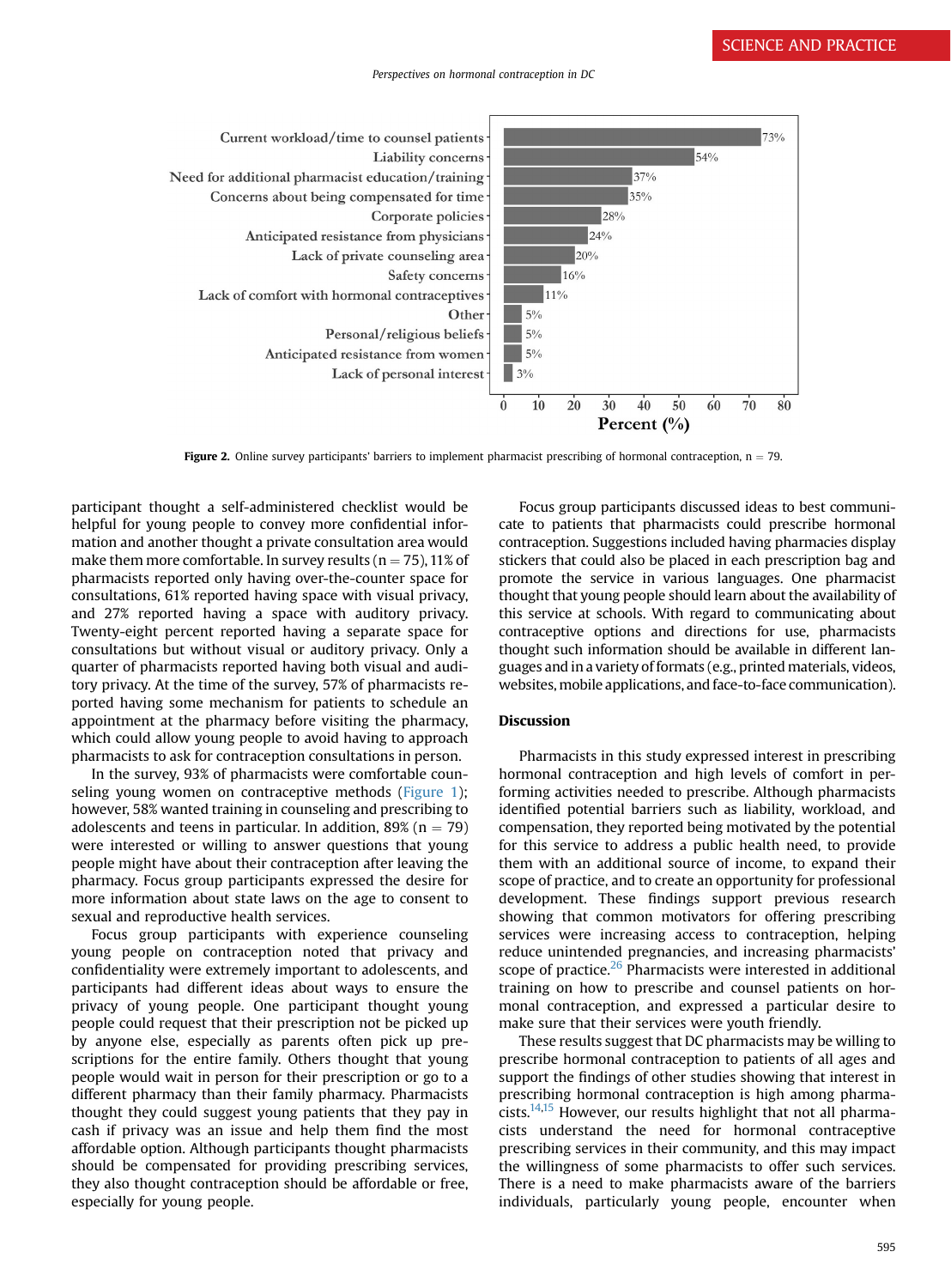seeking contraception and how pharmacists can play a key role in expanding contraceptive access.

Previous research has demonstrated that pharmacist prescribing services have the potential to be an important source of care for people seeking contraception, $27$  but specific concerns of young people need to be addressed to ensure they are comfortable and willing to obtain contraception from pharmacists. To meet the needs of young people, pharmacies should work to ensure that a private consultation space is available and that materials made available for clients are offered in multiple formats. Trainings on how to provide contraceptive services to adolescents and young people should address how to use nonjudgmental, plain language and different considerations about payment and privacy that may be particularly relevant to young people. $^{21}$  $^{21}$  $^{21}$  This study suggests that pharmacists' willingness to participate in trainings is high, especially if provided in a variety of formats.

Although our findings reveal that many pharmacists feel comfortable performing the tasks required to educate patients on contraception and prescribe an appropriate contraceptive method, previous research suggests that pharmacists need resources to feel comfortable integrating these tasks into pharmacy workflows[.12](#page-7-11) Pharmacies may benefit from a protocol that addresses the needs of young people in particular. As this service is implemented throughout Washington, DC, additional research should seek to understand how well services are being implemented in independent and chain pharmacies and whether patients, including young people, are using and satisfied with this service.

There are several limitations to this study. First, we could not identify how many pharmacists worked at the same pharmacy. Thus, some pharmacy-specific concerns or information about services offered may not be representative of DC pharmacies. Given that we visited 110 of the 112 identified pharmacies, we believe that the number of pharmacists surveyed is a large proportion of the total number of community pharmacists in Washington, DC; however, there is no publicly available count. Because the survey was anonymous and we had no way of determining if we had a representative response, it is possible that survey respondents were more (or less) favorable toward pharmacist prescribing of hormonal contraception. We did not pilot the survey instrument; however, many questions were based on a previously fielded survey. Although the focus group provided meaningful context to our survey results, we were only able to conduct 1 focus group owing to challenges recruiting pharmacists. We could not identify quotes in the focus group by speaker, limiting the nuance permitted by our analysis. The definition of teenagers, adolescents, and young people were not provided to study participants, and we relied on participants' own understanding of this language in answering these questions. Finally, our sample only included pharmacists and no other pharmacy staff. It is important to understand any concerns that pharmacy technicians or other staff members may have when contributing to the provision of this service and ensuring that pharmacies and pharmacists are youth friendly.

### Conclusion

Interest and comfort in prescribing hormonal contraception is high among DC pharmacists. For implementation to be successful, especially to make services available to young people, regulators and pharmacy staff need to address issues concerning liability, workload, and compensation. To ensure that services are youth friendly, private consultation spaces are needed. Pharmacists should receive education on why pharmacist prescribing services could increase access to hormonal contraception, in addition to particular training on how to counsel and prescribe to young people.

#### Acknowledgments

The authors thank the young women who participated in the youth leadership council and Adenike Omoyosi and Renesha Henderson who helped with recruitment and data collection for this study.

## Supplementary data

Supplementary data related to this article can be found at <https://doi.org/10.1016/j.japh.2019.12.006>.

#### References

- <span id="page-7-0"></span>1. Free the Pill. What's the law in your state? Available at: [http://freethepill.](http://freethepill.org/statepolicies/) [org/statepolicies/.](http://freethepill.org/statepolicies/) Accessed May 21, 2019.
- <span id="page-7-1"></span>2. The Tennessee Board of Pharmacy. Chapter 1140-15: prescribing and dispensing of hormonal contraceptives, 2018. Available at: [https://](https://publications.tnsosfiles.com/rules/1140/1140-15.20180718.pdf) publications.tnsosfi[les.com/rules/1140/1140-15.20180718.pdf.](https://publications.tnsosfiles.com/rules/1140/1140-15.20180718.pdf) Accessed November 25, 2019.
- <span id="page-7-2"></span>3. MacKay M, Knirk, Schmidt P, et al. Making hormonal contraceptives available directly from pharmacists by means of a standing order, 2018 Available at: [https://legiscan.com/NH/text/HB1822/id/1795970.](https://legiscan.com/NH/text/HB1822/id/1795970) Accessed November 25, 2019.
- <span id="page-7-3"></span>4. Hernandez E. Senate bill No. 493 Pharmacy Practice, 2013. Available at: [https://leginfo.legislature.ca.gov/faces/billTextClient.xhtml?bill\\_id2](https://leginfo.legislature.ca.gov/faces/billTextClient.xhtml?bill_id201320140SB493) [01320140SB493.](https://leginfo.legislature.ca.gov/faces/billTextClient.xhtml?bill_id201320140SB493) Accessed June 25, 2019.
- <span id="page-7-4"></span>5. Committee on Health Care. Oregons Law 2015. Chapter 649: HB 2879. [https://www.oregonlegislature.gov/bills\\_laws/lawsstatutes/2015](https://www.oregonlegislature.gov/bills_laws/lawsstatutes/2015orLaw0649.pdf) [orLaw0649.pdf](https://www.oregonlegislature.gov/bills_laws/lawsstatutes/2015orLaw0649.pdf). Accessed November 25, 2019.
- <span id="page-7-5"></span>6. District of Columbia. D.C. law 22-75. Defending Access to Women's Health Care Services Amendment Act of 2018. [https://code.dccouncil.us/](https://code.dccouncil.us/dc/council/laws/22-75.html) [dc/council/laws/22-75.html.](https://code.dccouncil.us/dc/council/laws/22-75.html) Accessed November 22, 2019.
- <span id="page-7-6"></span>7. District of Columbia. D.C. law 19-185. Collaborative Care Expansion Amendment Act of 2012. [https://code.dccouncil.us/dc/council/laws/1](https://code.dccouncil.us/dc/council/laws/19-185.html) [9-185.html](https://code.dccouncil.us/dc/council/laws/19-185.html). Accessed November 22, 2019.
- <span id="page-7-7"></span>8. Balick R. It's show time for Washington, DC, collaborative practice agreements. Available at: [http://www.pharmacist.com/article/its](http://www.pharmacist.com/article/its-showtime-washington-dc-collaborative-practice-agreements)[showtime-washington-dc-collaborative-practice-agreements](http://www.pharmacist.com/article/its-showtime-washington-dc-collaborative-practice-agreements). Accessed December 3, 2019.
- <span id="page-7-8"></span>9. Vu K, Rafi[e S, Grindlay K, Gutierrez H, Grossman D. Pharmacist intentions](http://refhub.elsevier.com/S1544-3191(19)30593-X/sref9) [to prescribe hormonal contraception following new legislative authority](http://refhub.elsevier.com/S1544-3191(19)30593-X/sref9) in California. J Pharm Pract[. 2019;32\(1\):54](http://refhub.elsevier.com/S1544-3191(19)30593-X/sref9)-[61.](http://refhub.elsevier.com/S1544-3191(19)30593-X/sref9)
- <span id="page-7-9"></span>10. [Gomez AM. Availability of pharmacist-prescribed contraception in Cali-](http://refhub.elsevier.com/S1544-3191(19)30593-X/sref10)fornia, 2017. JAMA[. 2017;318\(22\):2253](http://refhub.elsevier.com/S1544-3191(19)30593-X/sref10)-[2254](http://refhub.elsevier.com/S1544-3191(19)30593-X/sref10).
- <span id="page-7-10"></span>11. [Gomez AM, McCullough C, Hoff C. Expectations of future provision of](http://refhub.elsevier.com/S1544-3191(19)30593-X/sref11) [pharmacist-prescribed hormonal contraception in California.](http://refhub.elsevier.com/S1544-3191(19)30593-X/sref11) Am J Obstet Gynecol[. 2018;218\(6\):627](http://refhub.elsevier.com/S1544-3191(19)30593-X/sref11)-[628](http://refhub.elsevier.com/S1544-3191(19)30593-X/sref11).
- <span id="page-7-11"></span>12. [Lio I, Remines J, Nadpara PA, Goode JKR. Pharmacists](http://refhub.elsevier.com/S1544-3191(19)30593-X/sref12)' comfort level and [knowledge about prescribing hormonal contraception in a supermarket](http://refhub.elsevier.com/S1544-3191(19)30593-X/sref12) chain pharmacy. [J Am Pharm Assoc \(2003\)](http://refhub.elsevier.com/S1544-3191(19)30593-X/sref12). 2018;58(4S):S89-[S93.](http://refhub.elsevier.com/S1544-3191(19)30593-X/sref12)
- <span id="page-7-12"></span>13. [Rodriguez MI, McConnell KJ, Swartz J, Edelman AB. Pharmacist pre](http://refhub.elsevier.com/S1544-3191(19)30593-X/sref13)[scription of hormonal contraception in Oregon: baseline knowledge](http://refhub.elsevier.com/S1544-3191(19)30593-X/sref13) [and interest in provision.](http://refhub.elsevier.com/S1544-3191(19)30593-X/sref13) J Am Pharm Assoc (2003). 2016;56(5):  $521 - 526$  $521 - 526$  $521 - 526$ .
- <span id="page-7-13"></span>14. [Landau S, Besinque K, Chung F, et al. Pharmacist interest in and attitudes](http://refhub.elsevier.com/S1544-3191(19)30593-X/sref14) [toward direct pharmacy access to hormonal contraception in the United](http://refhub.elsevier.com/S1544-3191(19)30593-X/sref14) States. [J Am Pharm Assoc \(2003\)](http://refhub.elsevier.com/S1544-3191(19)30593-X/sref14). 2009;49(1):43-[50.](http://refhub.elsevier.com/S1544-3191(19)30593-X/sref14)
- <span id="page-7-14"></span>15. Rafi[e S, El-Ibiary SY. Student pharmacist perspectives on providing](http://refhub.elsevier.com/S1544-3191(19)30593-X/sref15) [pharmacy-access hormonal contraception services.](http://refhub.elsevier.com/S1544-3191(19)30593-X/sref15) J Am Pharm Assoc  $(2003)$ [. 2011;51\(6\):762](http://refhub.elsevier.com/S1544-3191(19)30593-X/sref15)-[765](http://refhub.elsevier.com/S1544-3191(19)30593-X/sref15).
- 16. Rafie S, Cieri-Hutcherson NE, Frame TR, et al. Pharmacists' perspectives on prescribing and expanding access to hormonal contraception